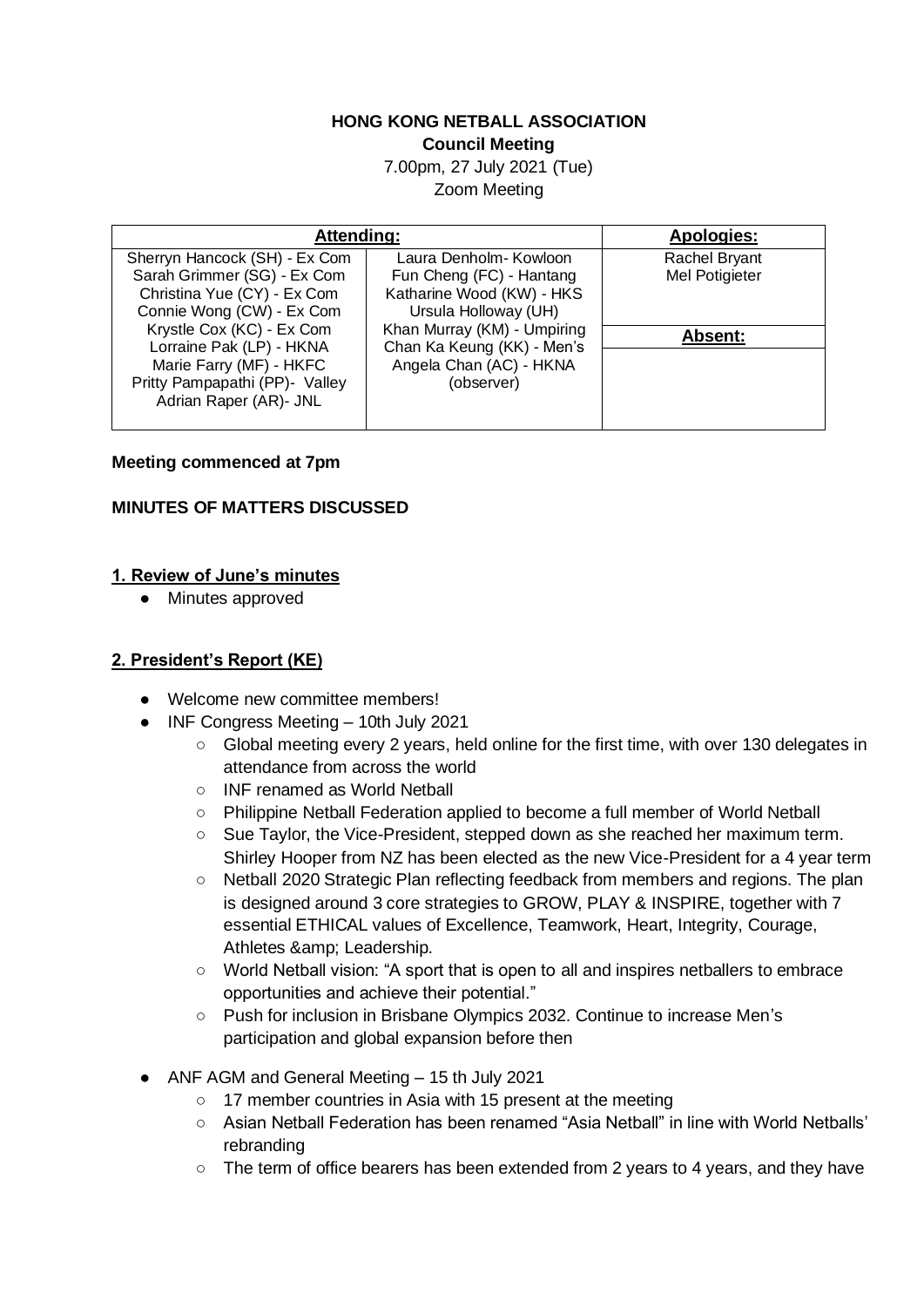removed the requirement that the President of ANF (Asia Netball) must have held the highest office in their own country for at least 2 years. These changes are effective from the next election in 2023.

- Brief update on the preparations for the Asian Indoor & amp; Martial Arts which are going ahead in March 2022.
- Asian Netball Championships in 2022 will be held 3rd to 10th September 2022 at OCBC Arena. Netball Singapore had asked if it could be delayed till December to allow more time to prepare but World Netball declined as it would be too close to World Champs. It is very likely that the authorities will require all teams to be fully vaccinated and to have a PCR test before and after arrival in Singapore.
- The first meeting with the Voice of the Athlete Working Group has taken place with 2 representatives from Asia. Liz Watson from Australia and Aqilah Andin from Singapore.
- LCSD Meeting 16th July 2021
	- Review on developmental strategy and annual budget estimation meeting attended by Connie Wong, Christina Yue and Lorraine Pak
- Asian Youth Championships 2023
	- $\circ$  Request for hosting bids we have declined as we would like to bid to host an Asian Opens Championship, potentially 2026 which will be the World Cup Qualified

## **3. Treasurer (SH)**

- SH showed the current HKNA financials
- SH gave a brief summary of how LCSD funding works and can be used
- CY added that the eligibility of the funding may be varied and there are limitations on certain categories. Some categories are flexible, some are not.

# **4. Office & Events Manager's Report (LP)**

- LCSD venues remain open for our programmes. Mask on policy still applies for indoor. The only recent change is that group photos (more than 4) are allowed as long as masks are on!
- If venue staff and players and umpires are fully vaccinated, they do not need to have masks on during the matches. LP has asked for more clarity of this rule from LCSD
- LP asked MF regarding HKFC. MF said that HKFC will follow the government guidelines
- CW has added the point that because the HKNA programmes are funded by LCSD, we must follow the guidelines. Other sports such as basketball competitions have been playing without masks but the competition organisers are not NSA and not funded by LCSD
- SF&OC- NSA Corporate Governance Team: Corporate Governance Review Outreach Visit
	- SF&OC made initial contact but will contact again in August to arrange a visit due to our AGM in June and hence, changeover of committee members
- Review of Sports Subvention Scheme by LCSD Increase amount of funding. Proposal will be submitted to LCSD for new headcount
- Meeting with LCSD Review on Developmental Strategy and Annual Budget Estimation
	- Friday 16th July LP, CW and CY attended the meeting. We have also expressed our concerns on the biggest constraint – venues with regards to expanding current programmes.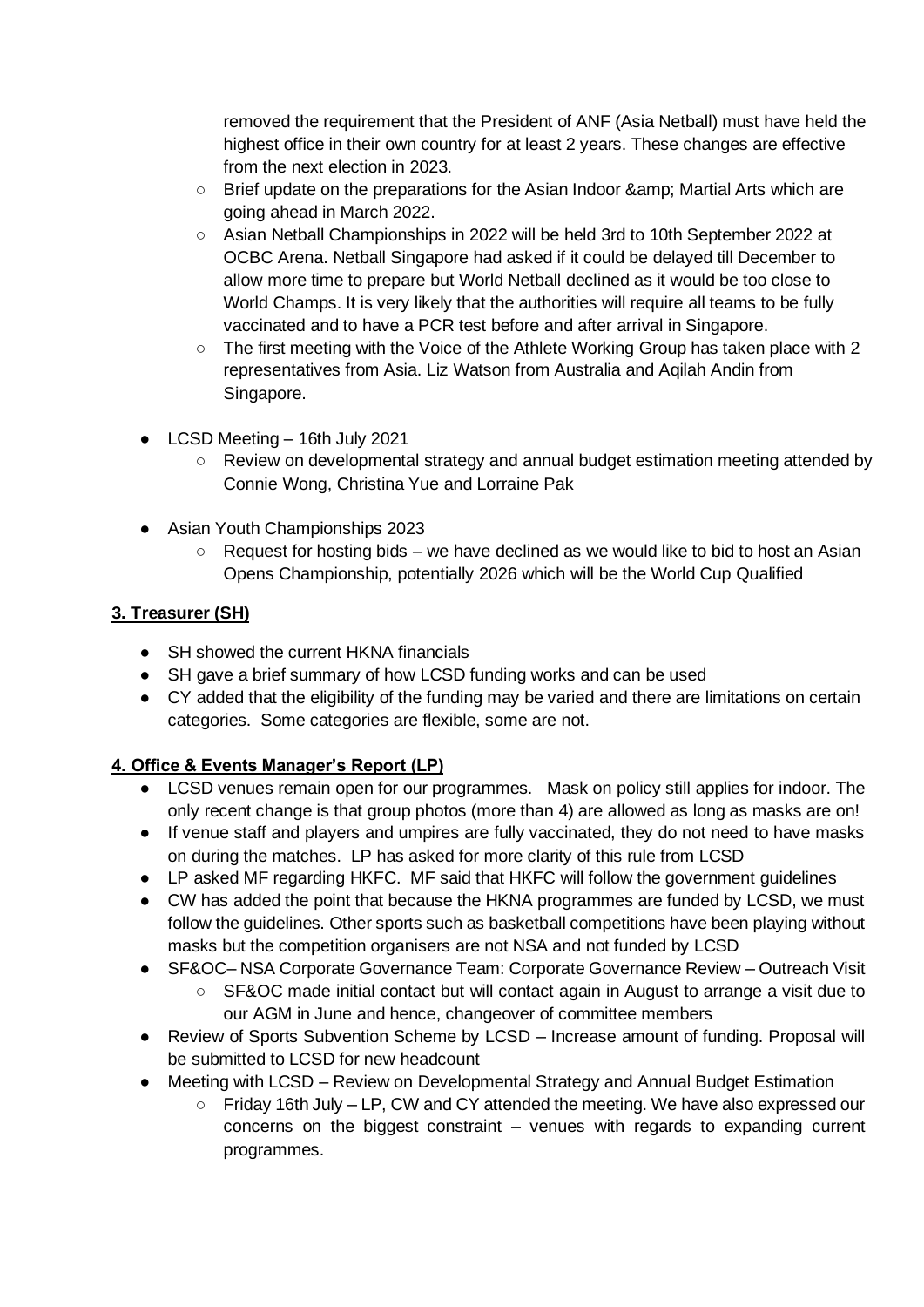- Hong Kong Four Nations 2022
	- Kowloon Park from 13th to 16th January 2022 waiting on written confirmation from the venue
	- "expression of interest" will be sent out once we have confirmation
- Hong Kong Challenge Cup
	- Venue to be confirmed. No LCSD venue is available

## **5. Elite and Coaching Updates (CW & AC)**

- CW gave an overview of the structure of the Elite Programmes currently happening and the junior elite pathway programmes
- The overview can be found in her report
- Coaching course
	- This year we have also opened up the option for clubs and schools to host Private Foundation Coaching Courses with HKNA support.
	- Two clubs (HKCC and HKFC) have already confirmed their applications. Please find Angela at ecdm.hkna@netball.org.hk if you would like to have more information on private coaching courses.
	- HKNA Development Coaching Course (Level 1)
	- 22nd August 2021 (SUNDAY)
	- Theory & Practical: 10 AM 6 PM Hong Kong Park Sports Center
	- Application Fee: HKD\$500 which includes Netball Australia's Development Coaching Manual and notes.

## **6. Umpiring Convenor (KM)**

- Develop an umpiring committee and continue the good work that Jenny Chadwick has done over the years
- New courses:
- 1) Introduction to netball rules and discussion.
	- $\circ$  2 hr theory and rules discussion from a player's and umpire perspective  $+1$  hr practical
	- After this course, participants are urged to practice at school training sessions and once they are competent they can apply for Level 1/Foundation Umpires Course and Junior League.
	- For clubs that wish to host the Introduction to Netball Rules, contact Mel Potigieter.
- 2) Youth umpire development program for clubs and schools **-** develop more umpires for JNL
	- $\circ$  To develop umpires with the help of school and clubs in a mentorship programme
	- Successful applicants will have a mentor in their club or school.
	- They will do theory once a week through zoom sessions and practical exams.
	- Need to log 10 hours of umpiring at school training or school matches. They will then have a mentor from HKNA.
	- They will be invited to umpire at JNL
	- Cost \$500 per participant
	- MF has mentioned that some students need to do compulsory hours to complete their CASS.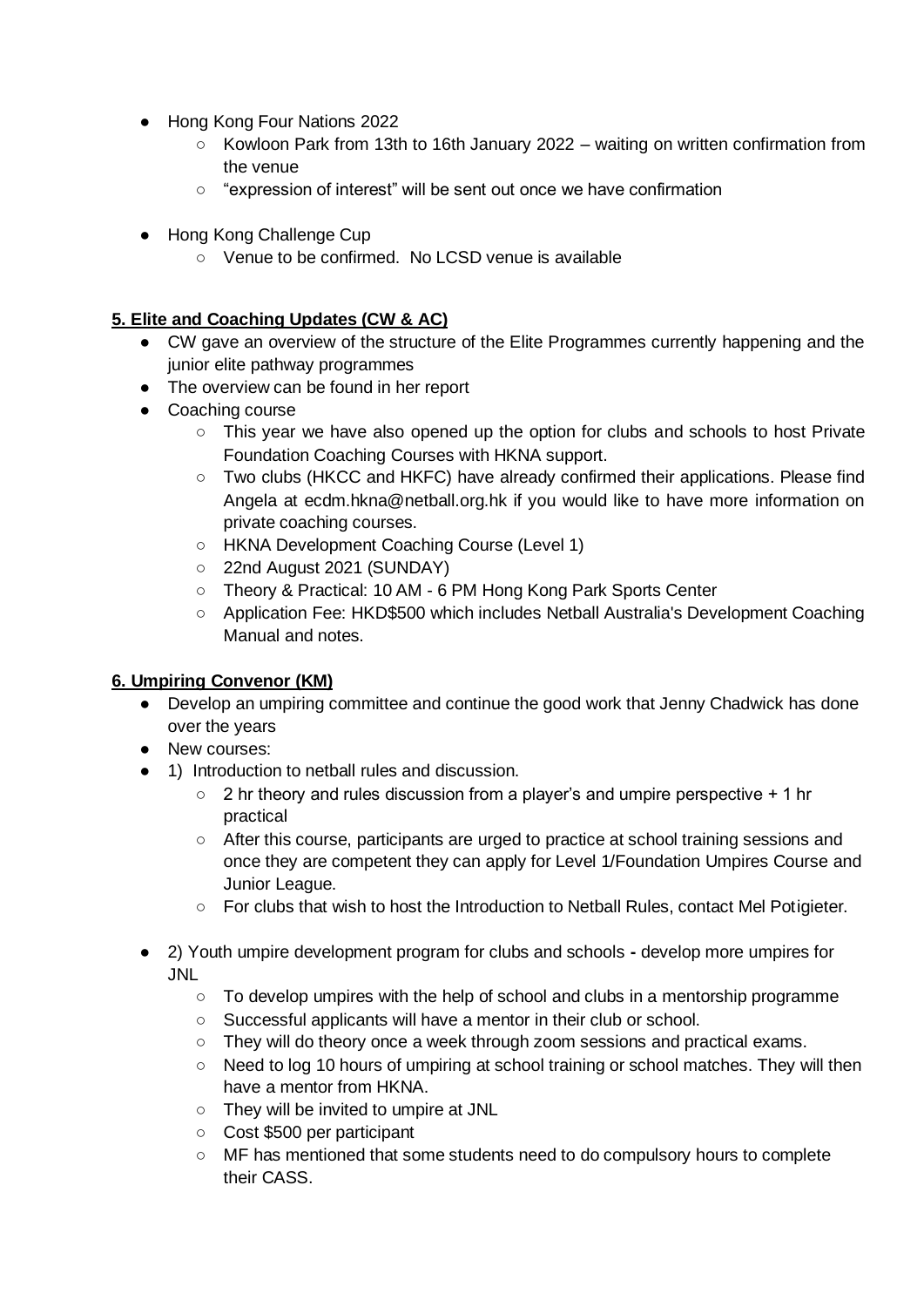- Foundation umpire/ level 1 course
	- Same as before but update to give 3 dates of availability on either Saturday or Sunday Junior League to qualify for the course
	- 3 is the minimum and participants needs to show competency at JNL before moving to Ladies league
- Development umpiring workshops
	- Funded by LCSD
	- Aspiring C & B badge umpire can apply
	- Umpires may be identified during the season as well
- Elite programme umpiring attendance
	- Work with AC and CW to attend National training. Not just matches but to umpire the players during drills and activities and answer any umpire relate rules
- Other
	- Game management workshops controlling the match due to some complaints about player's behaviour in Men's and Mixed League
	- Mixed league umpiring suggestions for 2022 season
		- A paid Umpire Supporter/HKNA Member to be present each week to monitor courts and speak to captains, players and umpires when necessary.
		- A detailed Code of Conduct for players to be signed and submitted upon registration.
		- Umpire Game Management Workshop to be hosted prior to the commencement of the Mixed League.
		- A captains meeting reminding teams of their responsibility and expected conduct prior to the commencement of the Mixed League.

# **7. Men's League (KK)**

- brief introduction of Men's League format to new committee members
- Currently semi-finals and the grand final on 14th August
- Introduced friendly matches during Men's league for people to come try in an noncompetitive way

# **8. Junior Netball League (AR)**

- Questioned whether schools will be allowed to enter JNL
- In line with the Olympics inclusion, try to promote more boys playing in the JNL
- KE adjusted some rules to include boys in the previous years
- CW plan to build a boy player's pathway, suggestion to have friendly match times during the JNL (similar to Men's league). MR suggested targeting them when they are young (primary) UH said there's a mixed tournament in primary schools (ESF & international schools)
- CY suggest tying this to the grassroots programme as HKNA will be able to be more inclusive and will score points with LCSD
- CY to set up a Whatsapp group to create a task force to develop the boy's netball